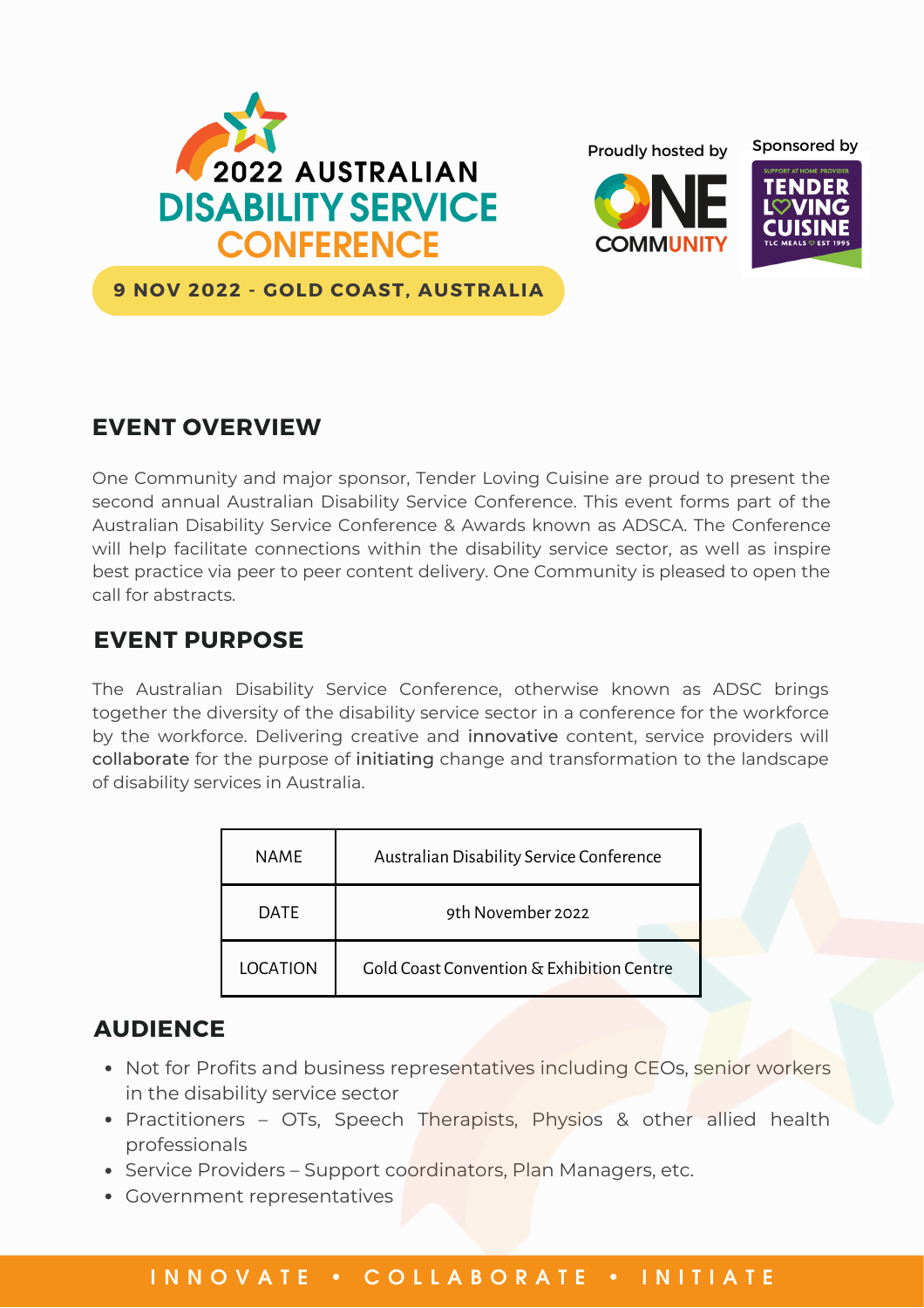Proudly hosted by







# **CALL FOR ABSTRACTS**

Abstract submissions are required to:

- Address a demonstrated practice and/or;
- Put forward evidence based research on conceptual models of success.
- Each submission is required to address one theme only. The themes are as below:
- 1. <u>COLLABORATION PROVIDERS PARTNERING FOR IMPROVED NDIS PARTICIPANT</u> **OUTCOMES** 
	- *Showcasing creativity and success in collaboration and partnerships involving multiple service providers whilst ensuring participant choice & control is at the centre of decision making. Why collaboration is not only good for the participant outcomes, but also for business.*
- 2. CREATIVE SERVICE DESIGN & DELIVERY BREAKING THE MOULD ON TRADITIONAL SERVICE
	- *Thinking outside the box and breaking tradition with creative, person-centred service design and delivery. How planning & strategy as well as embracing technology has led to business innovation.*

#### 3. PEOPLE & CULTURE - CREATING A WORKFORCE OF THE FUTURE

*Showcasing innovative ways to attract & retain a workforce; shaping high performing and productive teams; contemporary leadership styles; developing a culture of diversity & inclusion; investing in positive workplace culture. How to support teams through transition to a digital future of reporting, record keeping and compliance.*

# **SELECTION CRITERIA GUIDELINE**

| <b>CRITERIA 1</b> | Is the abstract topical in the sector right now                                                                                                                                                        |  |
|-------------------|--------------------------------------------------------------------------------------------------------------------------------------------------------------------------------------------------------|--|
| <b>CRITERIA 2</b> | Has the abstract clearly aligned with the selected theme and overall purpose of the<br>levent                                                                                                          |  |
| <b>CRITERIA 3</b> | Has the abstract provided a practical demonstration (case study) of success or provided<br>evidence-based research, concepts or principles that can be applied in the sector                           |  |
| <b>CRITERIA 4</b> | Has the abstract demonstrated how the case study or research is different or innovative<br>to current practice                                                                                         |  |
| <b>CRITERIA 5</b> | Has the abstract demonstrated how the presentation will be relevant and engaging for<br>the audience (keeping in mind the audience is likely to be made up of a diverse range<br>of service providers) |  |

### I N N O V A T E · C O L L A B O R A T E · I N I T I A T E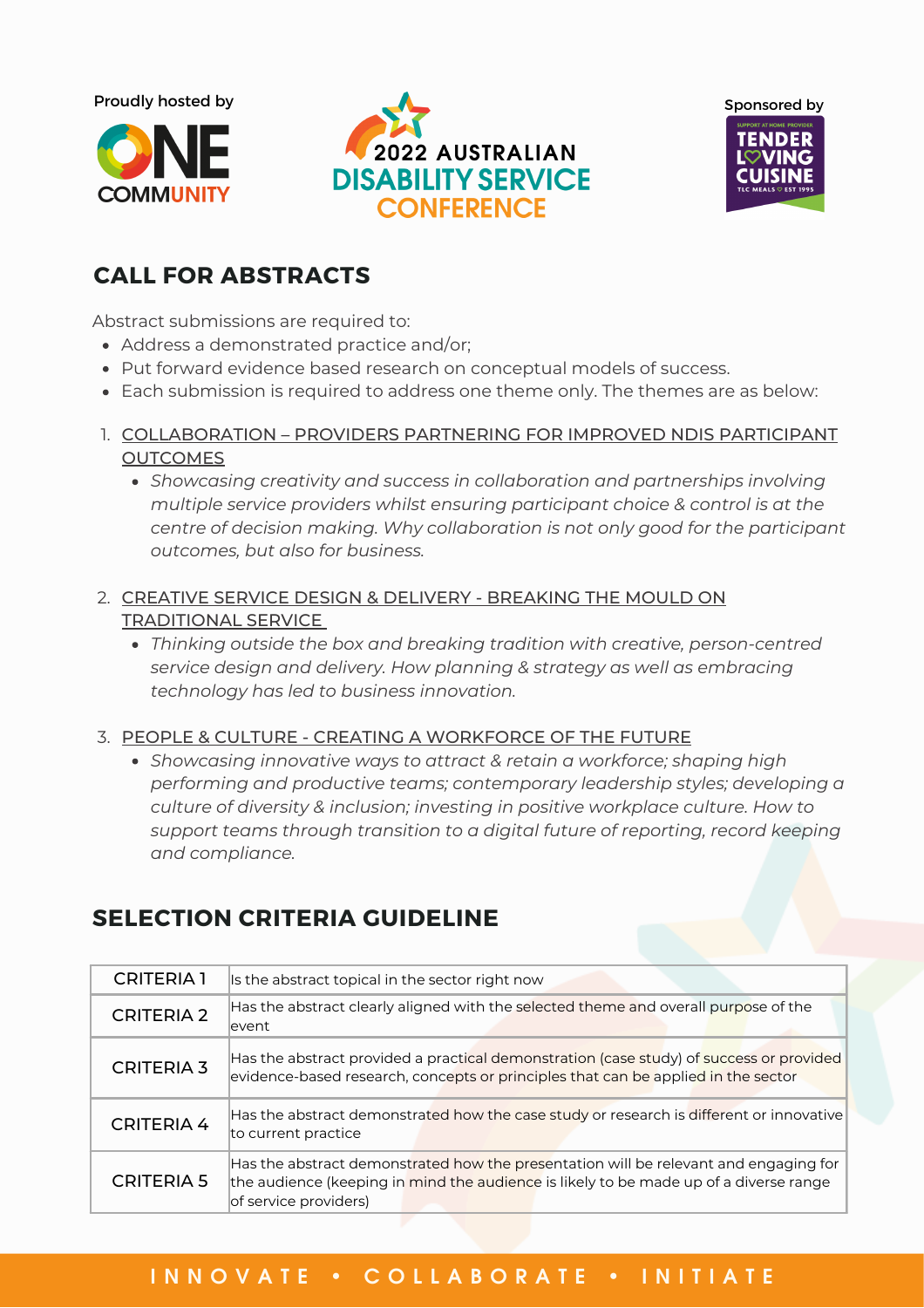







## **PRESENTER BENEFITS**

- Place yourself before an audience of engaged disability service professionals.
- Share the latest research, projects and developments taking place in your field.
- Get hands-on engagement with your company by delivering a session.
- Start the discussion and become a leader in the progression of the NDIS.
- Get feedback from your audience for greater future planning.
- Expand your connections and increase your industry visibility.
- Admission for yourself to the full day Conference.

# **ABSTRACT SUBMISSION REQUIREMENTS**

The submission process will include word limits. It is recommended that you have the below information prepared before beginning the submission process online:

- A presentation title (limit 15 words)
- Presenter biography (minimum 60 words-maximum 80 words)
- Details of any co-authors/presenters (minimum 60 words-maximum 80 words)
- Your abstract (limit 300 words)

You will also be required to select a preferred session slot. Timing listed below under *Session Slots*.

If submitting an abstract for a workshop timeslot, you will be required to detail the learning outcomes of the workshop. The style and delivery of the workshop, as well as any interactive components and maximum number of attendees (if any) in 150 words.

# **HOW TO SUBMIT YOUR ABSTRACT**

Please visit https://adsca.com.au/ to submit your abstract.

### **VENUE INFORMATION**

- The event will be held at Gold Coast Convention & Exhibition Centre
- Room set up will be theatre style.
- Presenters are responsible for their own travel/accommodation costs.

### **SESSION TIMESLOTS**

When submitting your abstract, please select which of the following you would prefer:

- 35 minute presentation
- 40 minute presentation
- 1 hour 10 minute workshop

#### I N N O V A T E · C O L L A B O R A T E · I N I T I A T E